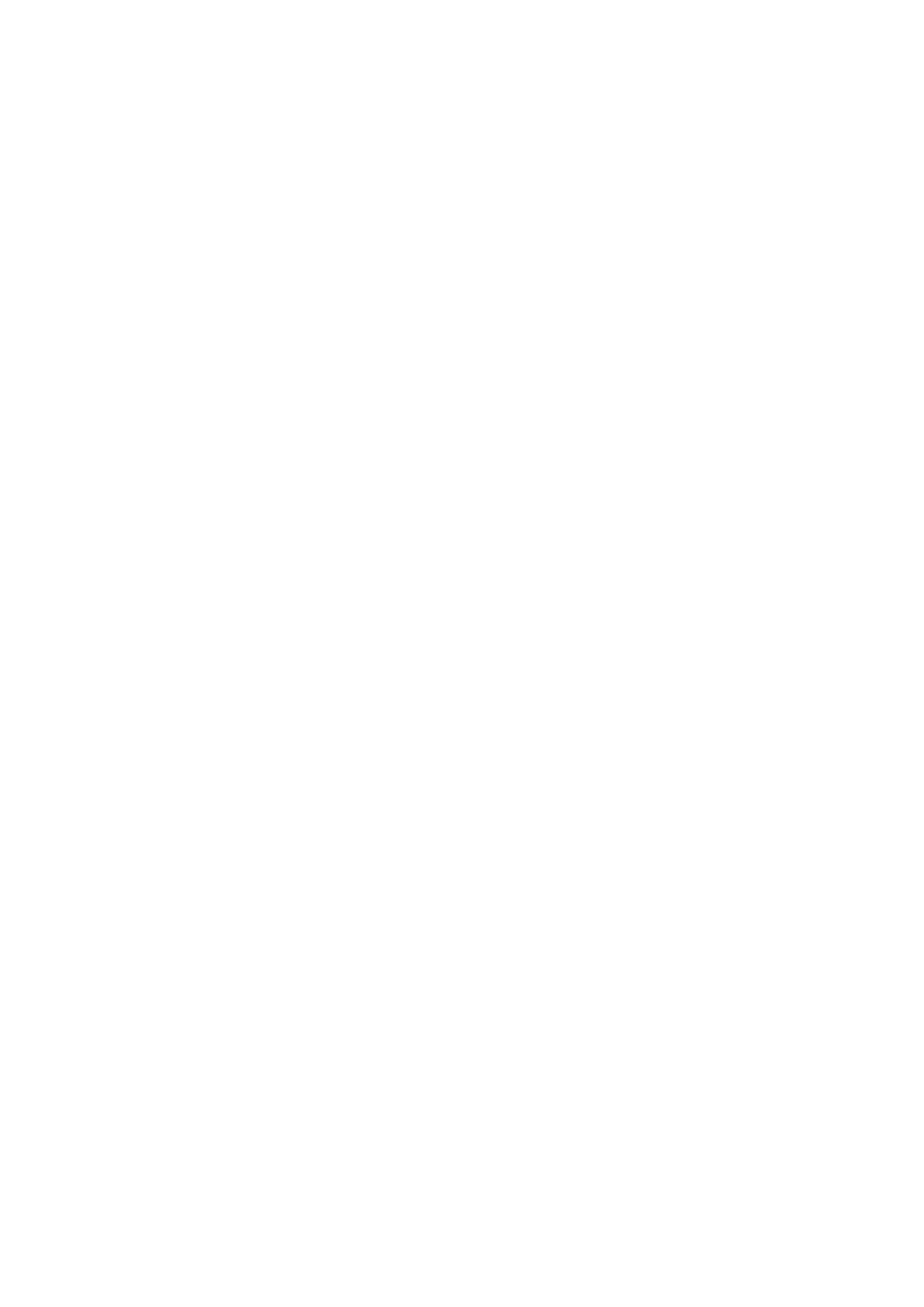

# **NORTHERN TERRITORY OF AUSTRALIA**

# **Act No. 34 of 2019** \_\_\_\_\_\_\_\_\_\_\_\_\_\_\_\_\_\_\_\_

\_\_\_\_\_\_\_\_\_\_\_\_\_\_\_\_\_\_\_\_

An Act to amend the *Territory Parks and Wildlife Conservation Act 1976*

[*Assented to 6 November 2019*] [*Introduced 14 August 2019*]

#### **The Legislative Assembly of the Northern Territory enacts as follows:**

#### **1 Short title**

This Act may be cited as the *Territory Parks and Wildlife Conservation Amendment Act 2019*.

#### **2 Commencement**

This Act commences on the day after the day on which the Administrator's assent to this Act is declared.

#### **3 Act amended**

This Act amends the *Territory Parks and Wildlife Conservation Act 1976*.

#### **4 Section 9 amended (Interpretation)**

(1) Section 9(1)

*insert*

*Aboriginal corporation* means a corporation registered under the *Corporations (Aboriginal and Torres Strait Islander) Act 2006* (Cth).

*Aboriginal ranger* means a person employed within an Aboriginal ranger group by an Aboriginal corporation or a Land Council.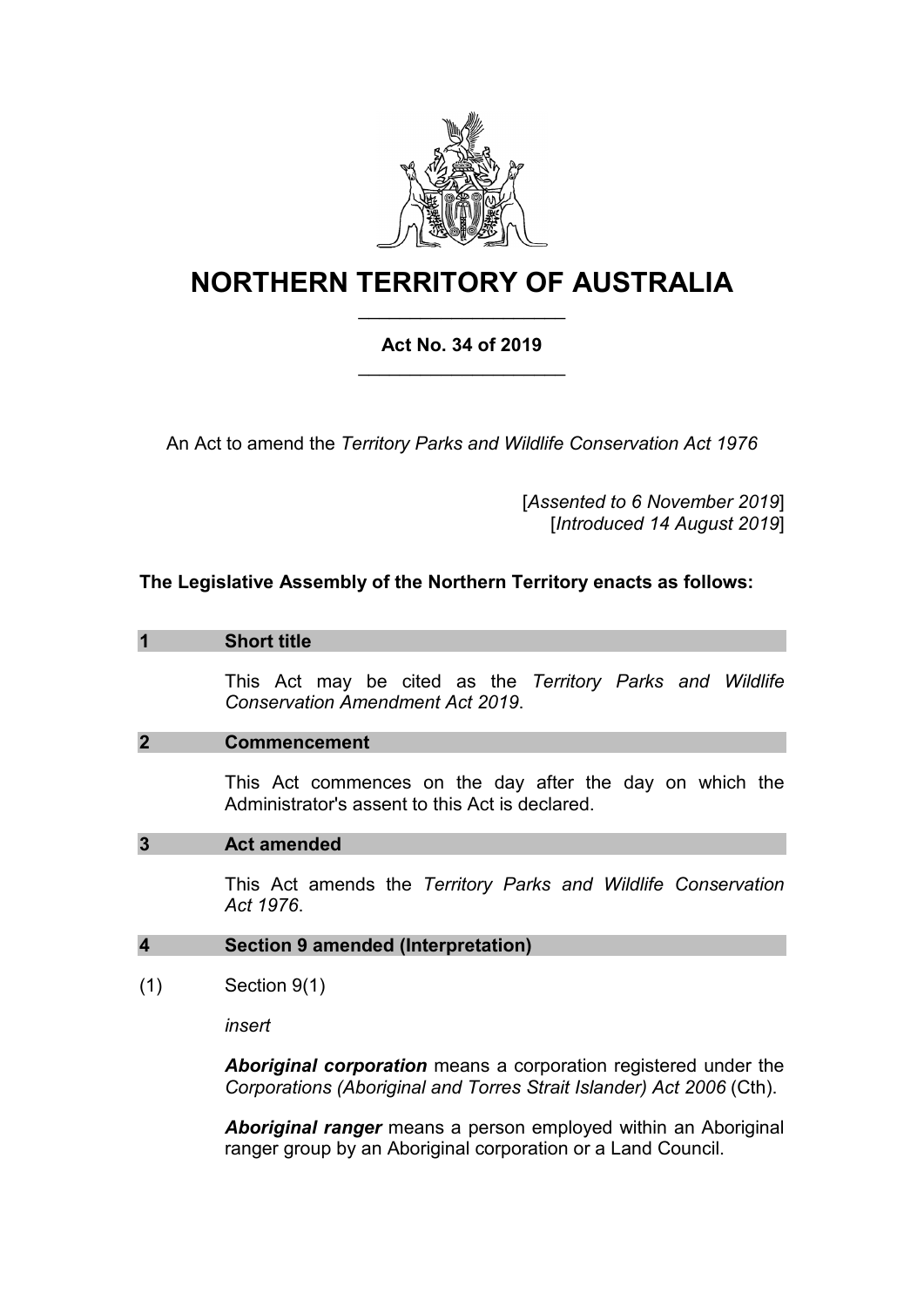*authorising body* means a Land Council, Land Trust, Aboriginal corporation, traditional Aboriginal owner, or other entity or person that has the legal authority to determine where an Aboriginal ranger can exercise their powers.

*Land Council*, see section 22(1).

land owner includes a person who is a lessee of, or holds any other interest in, land.

*Land Trust*, see section 22(1).

*traditional Aboriginal owner*, see section 22(1).

#### **5 Section 74 amended (Protection, &c., of wildlife and natural features of private land)**

(1) Section 74, heading

*omit*

**, &c.,**

*insert*

**etc.**

(2) Section 74(2)

*omit*

## **6 Section 92 amended (Appointment of conservation officer, &c.)**

(1) Section 92, heading

*omit*

**, &c.**

*insert*

## **or honorary conservation officer**

(2) Section 92(1)

*omit*

all words after "appoint"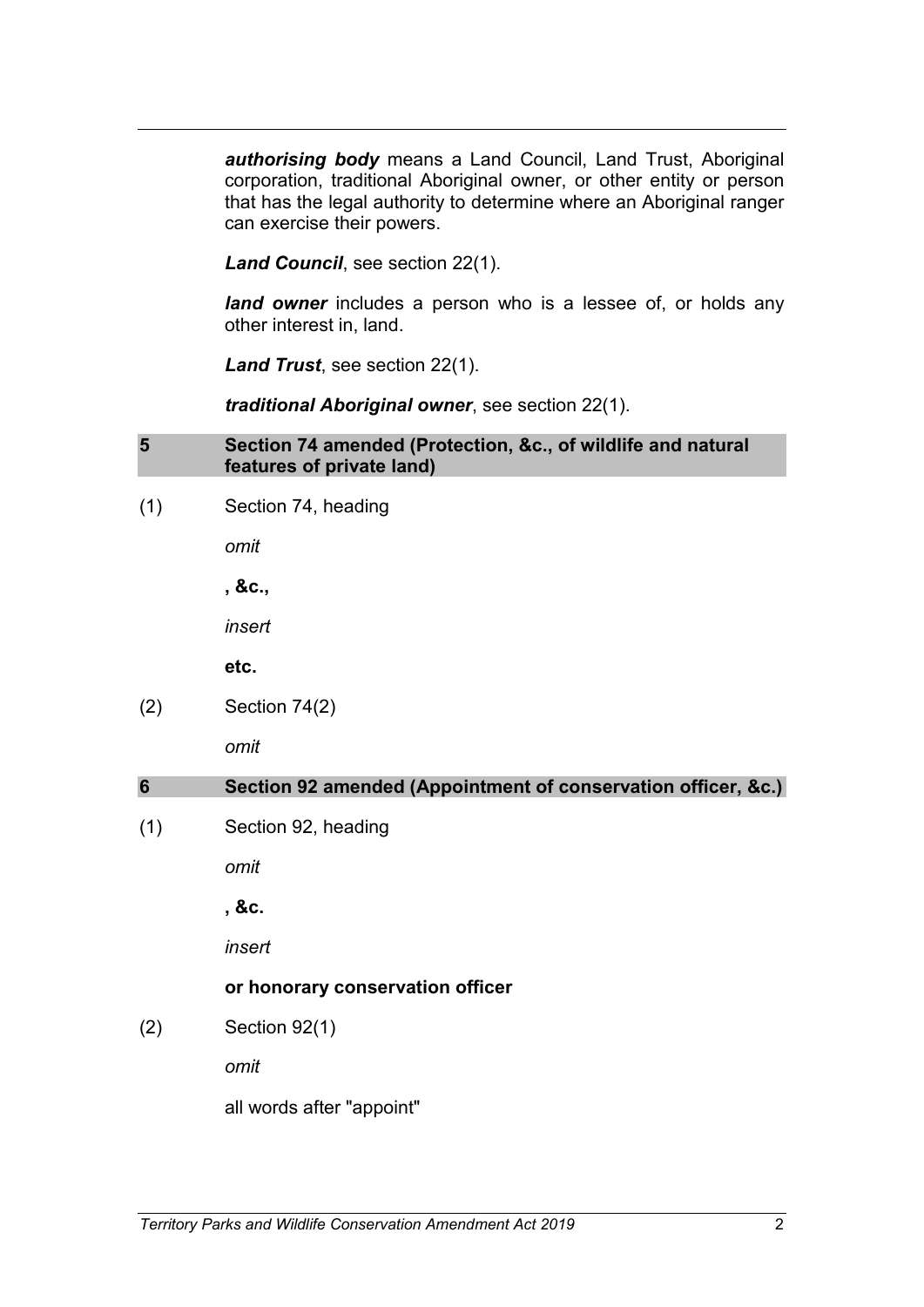|     | insert                                            |
|-----|---------------------------------------------------|
|     | the following as a conservation officer:          |
|     | (a) an officer or employee of the Commission;     |
|     | (b) an Aboriginal ranger.                         |
| (3) | Section 92(2), after "appoint"                    |
|     | insert                                            |
|     | the following as an honorary conservation officer |
| (4) | Section $92(2)(a)$                                |
|     | omit                                              |
|     | section 91; or                                    |
|     | insert                                            |
|     | section 91;                                       |
| (5) | Section $92(2)(b)$                                |
|     | omit                                              |
|     | Territory,                                        |
|     | insert                                            |
|     | Territory.                                        |
| (6) | Section 92(2)                                     |
|     | omit                                              |
|     | as an honorary conservation officer.              |
| (7) | Section 92(3)                                     |
|     | omit                                              |
|     | Notwithstanding subsections (1) and (2)           |
|     | insert                                            |
|     | Despite subsection (2)                            |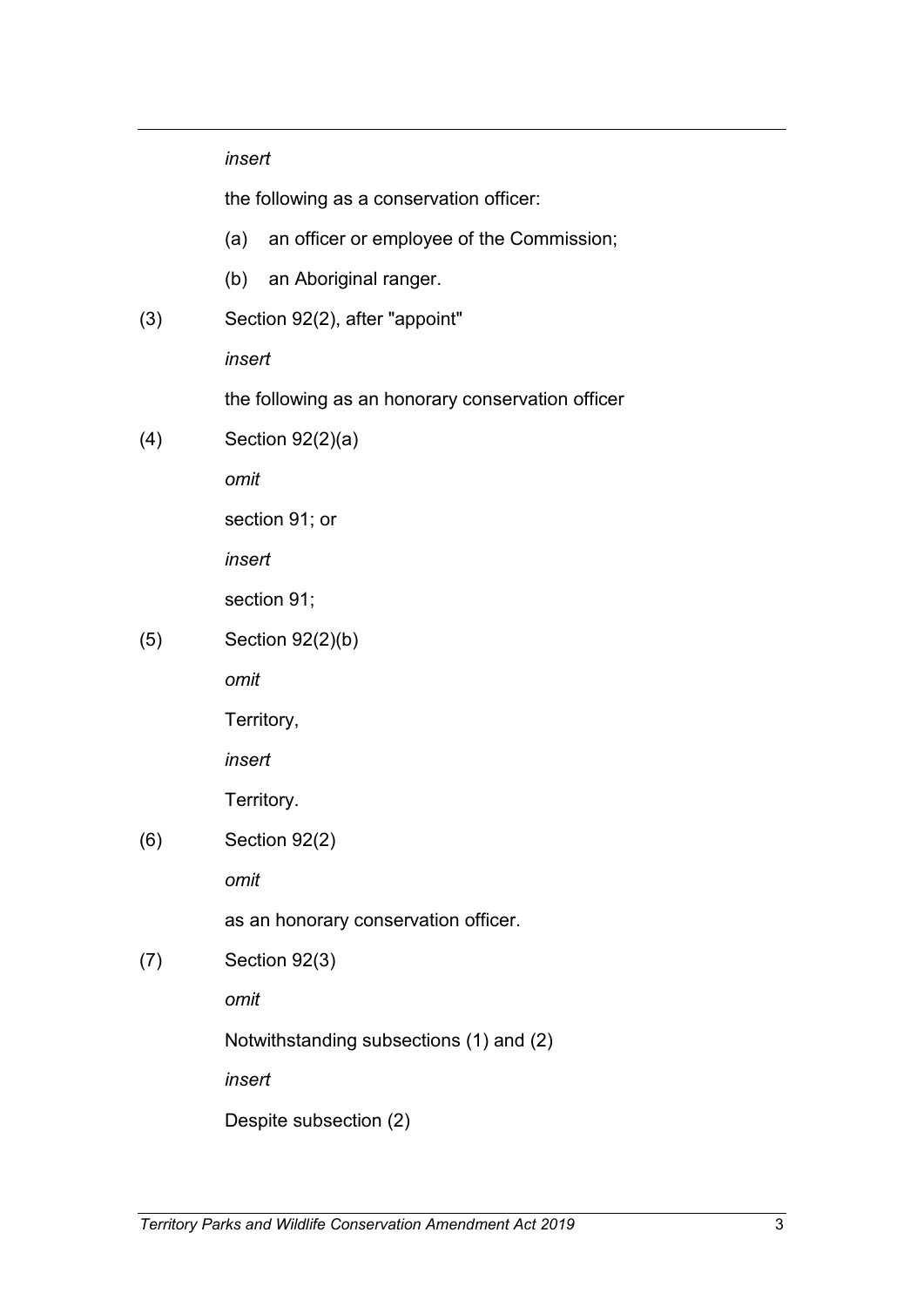(8) Section 92(3)

*omit*

such

*insert*

any

#### **7 Section 93A amended (Function of conservation officers and honorary conservation officers)**

(1) Section 93A, before "It"

*insert*

- (1)
- (2) Section 93A, at the end

*insert*

(2) Aboriginal rangers are recognised as being highly qualified for providing the functions of conservation officers because of their traditional, cultural and technical skills.

## **8 Section 93B amended (Powers of conservation officers and honorary conservation officers)**

(1) After section 93B(1)

*insert*

- (1A) Prior to determining, under subsection (1), the powers and conditions to be conferred on a conservation officer appointed under section 92(1)(b), the Director must consult the employer of the conservation officer and obtain written authority from that employer endorsing the powers and conditions of appointment.
- (2) Section 93B(3)(a)

*omit*

in relation to him or her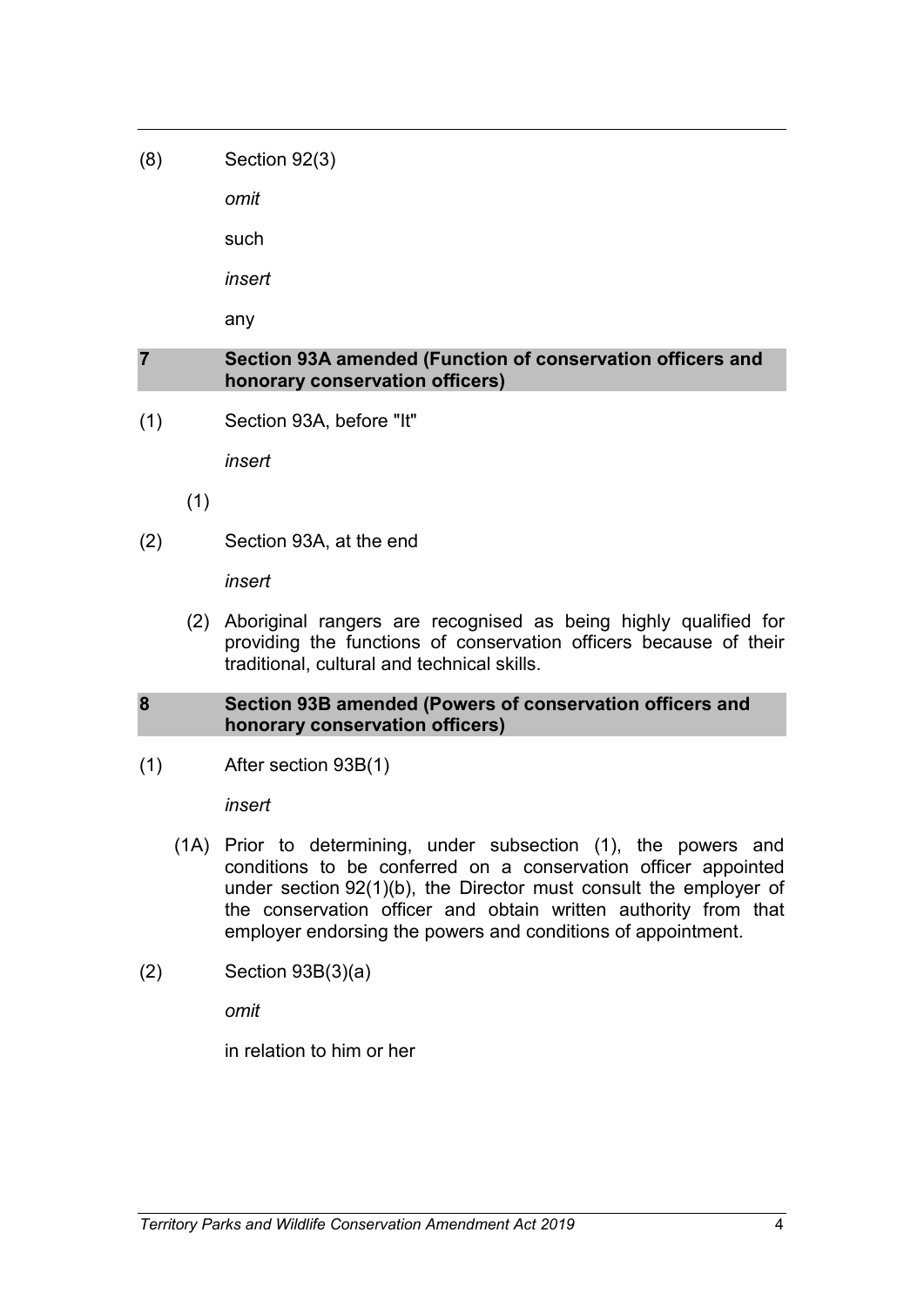(3) Section 93B(3)(b)

*omit, insert*

- (b) must exercise their powers subject to the conditions determined under this section.
- (4) After section 93B(4)

*insert*

- (5) The Director may, by written notice, place one or more of the following conditions on the powers of a conservation officer appointed under section 92(1)(b):
	- (a) the conservation officer may exercise their powers in a specified geographical area;
	- (b) the conservation officer may exercise their powers in an area subject to an agreement under section 73 or 74.
- (6) If specifying a geographical area under subsection (5)(a), the Director must not include:
	- (a) an area of Aboriginal Land under the *Aboriginal Land Rights (Northern Territory) Act 1976* (Cth) as an area in which the conservation officer may exercise their powers unless the Director receives written consent from an authorising body that the conservation officer may exercise their powers on the land; and
	- (b) an area of private land unless the land owner, Land Council or Land Trust has given the Director written consent.

#### <span id="page-6-0"></span>**9 Act further amended**

The Schedule has effect.

#### **10 Repeal of Act**

This Act is repealed on the day after it commences.